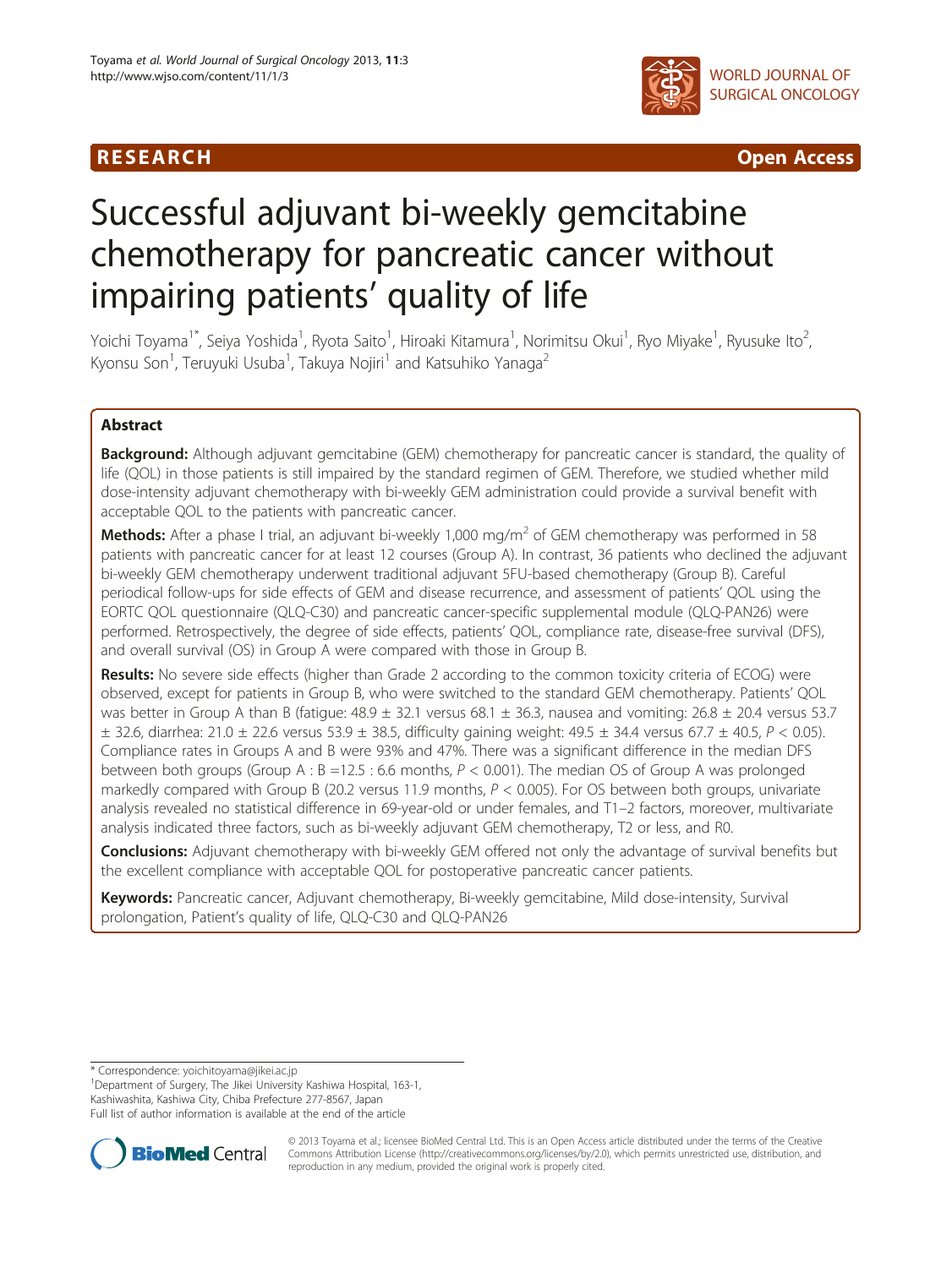# Background

Pancreatic cancer is increasing rapidly worldwide and the prognosis is still quite poor even if the patient undergoes curative resection [[1\]](#page-6-0). Compared to conventional 5-fluorouracil (5FU)-based chemotherapies [\[2](#page-6-0)], gemcitabine (GEM) showed improved prognosis of patients with non-resectable advanced pancreatic cancer in a randomized trial [[3\]](#page-6-0). Subsequently, studies on adjuvant chemotherapy with 5FU and/or GEM for patients with resectable pancreatic cancer have been reported [[4-9](#page-6-0)].

Thereafter, in our institution, adjuvant GEM chemotherapy with the standard regimen for patients with resectable pancreatic cancer had been used from 2001 to 2003. However, the compliance rate was very low, 38%, due to severe side effects, such as gastrointestinal discomforts and emaciation, even though the adjuvant chemotherapy was adjusted according to the reduction and extension criteria. The majority of pancreatic cancer patients, over 40 cases, failed to continue the adjuvant GEM chemotherapy with the standard regimen, and died without obtaining the beneficial effects of GEM. From the bitter experience of the low compliance rate in our institution, we hypothesized that the dose intensity of adjuvant GEM chemotherapy with the standard regimen was too heavy and harmful for people of Asian descent, and a milder dose-intensity of adjuvant GEM chemotherapy with bi-weekly administration might be more suitable and lead to prolongation of DFS and/or OS without impairing patients' QOL.

Thereby, after a phase I study, we studied whether mild dose-intensity adjuvant chemotherapy with biweekly GEM administration could provide prolonged disease-free survival (DFS) and/or overall survival (OS) without impairing patients' quality of life (QOL).

# Methods

After approval from the IRB (the ethics committee for biomedical research) in our university, a phase I study of adjuvant bi-weekly GEM chemotherapy was conducted in our institute using three different doses: a high dose  $(1,200 \text{ mg/m}^2)$ , a medium dose  $(1,000 \text{ mg/m}^2)$ , and a low dose (800 mg/m<sup>2</sup>). Each dose group consisted of at least six patients; the compliance rate in the high dose group was low, 47%, while the rates in the middle and low dose groups were 96% and 97%. Moreover, there was no significant difference in the side effects between the middle and low dose groups according to the common toxicity criteria of the ECOG. Consequently, the appropriate dose-intensity of adjuvant bi-weekly GEM chemotherapy was set at  $1,000$  mg/m<sup>2</sup> in our institute. During a five-year period between 2004 and 2009, 128 patients with ductal pancreatic carcinomas were treated with surgery in our institution. A clinical study of mild dose-intensity, adjuvant bi-weekly GEM chemotherapy was performed with a total of 58 pancreatic cancer patients (Group A), who gave informed consent (IC). On the other hand, 36 patients (Group B), who did not give IC for adjuvant bi-weekly GEM chemotherapy, chose 5FU-based chemotherapy as the traditional adjuvant treatment. The remaining 34 patients were excluded from this study due to: macroscopic non-curative surgical treatment (22 cases), previous treatment of the current disease with more than one chemotherapeutic regimen and/or radiotherapy (3 cases), major complications after surgery such as aspiration pneumonia and/or leakage of pancreatojejunostomy (2 cases), hospital death after aggressive progression of the disease (1 case), not less than 85 years old (1 case), not providing IC for adjuvant chemotherapy (1 case), and physical conditions: active infection (1 case), interstitial pneumonia or pulmonary fibrosis (1 case), myocardial infarction within 3 months (1 case), and concomitant advanced cancer (1 case).

In Group A, the first administration of 1,000 mg/m<sup>2</sup> of GEM was given during the third week after surgery, that is, 15–21 postoperative days (POD) if the patient's condition was favorable. One cycle of this regimen was defined as twice bi-weekly administrations of GEM. After discharge from our hospital, administration of  $1,000 \, \text{mg/m}^2$  of GEM was given consecutively to the outpatients at bi-weekly intervals, for at least six full cycles or until the patient's condition was considered tolerable. If severe side effects occurred, the  $1,000$  mg/m<sup>2</sup> dosage of GEM was reduced to 800 mg/m<sup>2</sup>. These severe side effects were: leukopenia <1,000 /  $mm^{-3}$ , decreasing platelets <20,000 /  $mm^{-3}$ , neutrophils <1,000 / mm-3 with fever (>38°C) or infection, and non-hematologic toxicity higher than Grade 3 according to the common toxicity criteria of the ECOG except for gastrointestinal toxicity, such as nausea, vomiting, diarrhea, and stomatitis. Additionally, when there were multiple side effects, the administration of GEM was extended until the patient's recovery. If recovery needed more than two weeks, the study was discontinued. The multiple side effects were: leukopenia <2,000 / mm-3, decreasing platelets <70,000 / mm-3, and non-hematologic toxicity higher than Grade 2 according to the common toxicity criteria of the ECOG except for gastrointestinal toxicity, such as nausea, vomiting, diarrhea, and stomatitis.

In Group B, the postoperative patients were treated with adjuvant 5FU-based chemotherapy consisting of an intravenous 20 mg/m<sup>2</sup> bolus of leucovorin followed by an intravenous  $400 \text{ mg/m}^2$  bolus of fluorouracil given on each 5 consecutive days every 28 days for 6 cycles. The adjuvant 5FU-based chemotherapy was also started during the third week after surgery, the same as Group A. When recurrence was identified in Group B, the adjuvant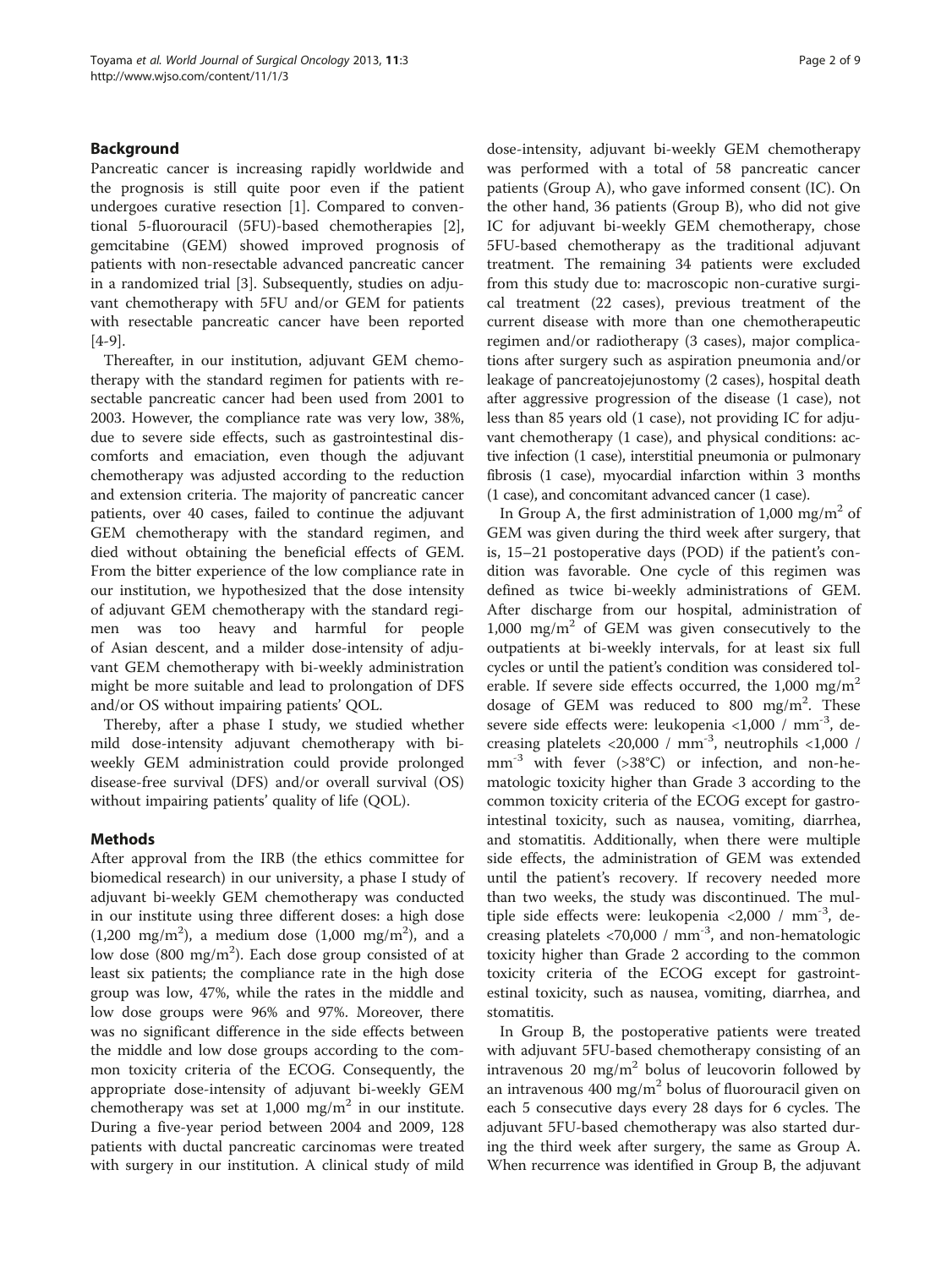<span id="page-2-0"></span>chemotherapy was converted from 5FU-based to standard GEM administration  $(1,000 \text{ mg/m}^2)$  on days 1, 8, and 15, repeated every four weeks for a total of at least six courses) as for the patients who had agreed with the therapy alteration.

The patients in both groups were followed up carefully, especially for side effects from the agents, disease recurrence, and the patients' QOL, as measured according to the European Organisation for Research and Treatment of Cancer's (EORTC) quality of life questionnaire (quality of life questionnaire – core 30 or QLQ-C30) and the pancreatic cancer-specific supplemental module (quality of life questionnaire – pancreatic cancer module 26 or QLQ-PAN26) [\[10](#page-6-0)-[13](#page-6-0)]. The assessment of patients' QOL in both groups was carried out at each outpatient appointment. Postoperative surveillance for

### Table 1 Characteristics of eligible patients

the recurrence of pancreatic cancer was undertaken every three months.

Thus, the 58 cases in Group A were compared to the 36 cases in Group B retrospectively. Statistical analysis was performed using student's t-test, the chi-square test, the Mann–Whitney test, the log-rank test, the Kaplan–Meier method, and the Cox hazard proportional model. Results were considered to be statistically significant when  $P < 0.05$ .

# Results

The patients' ages in Group A ranged from 34 to 82 (median 68.0) years, the patients' other characteristics such as sex, operative procedure, primary tumor size, nodal status, resection status, and the UICC's TNM classification [[14\]](#page-7-0) are displayed in Table 1. Of the patients in Group A, 54 were able to receive every bi-weekly

|                                    | Group A $(n = 58)$ |      | Group B $(n = 36)$ |      | P value |  |
|------------------------------------|--------------------|------|--------------------|------|---------|--|
|                                    | Number             | $\%$ | <b>Number</b>      | $\%$ |         |  |
| Age (years)                        |                    |      |                    |      |         |  |
| Median                             | 68                 |      | 69.5               |      | 0.07    |  |
| Range                              | $34 - 82$          |      | $50 - 84$          |      |         |  |
| Sex                                |                    |      |                    |      |         |  |
| Male                               | 36                 | 62.1 | $20\,$             | 55.6 | 0.32    |  |
| Female                             | 22                 | 37.9 | 16                 | 44.4 |         |  |
| Operative procedure                |                    |      |                    |      |         |  |
| PD <sup>a</sup>                    | 45                 | 77.6 | $26\,$             | 72.2 | 0.36    |  |
| DP <sup>b</sup>                    | 13                 | 22.4 | $10$               | 27.8 |         |  |
| Primary tumor size                 |                    |      |                    |      |         |  |
| T1                                 | 3                  | 5.2  | 1                  | 2.8  |         |  |
| T <sub>2</sub>                     | 8                  | 13.8 | 8                  | 22.2 | 0.47    |  |
| $\mathsf{T3}$                      | 36                 | 62.1 | 21                 | 58.3 |         |  |
| $\mathsf{T}4$                      | 11                 | 19.0 | 6                  | 16.7 |         |  |
| Nodal status                       |                    |      |                    |      |         |  |
| $\rm NO$                           | 27                 | 46.6 | 15                 | 41.7 | 0.45    |  |
| N1                                 | 31                 | 53.4 | 21                 | 58.3 |         |  |
| Resection status <sup>c</sup>      |                    |      |                    |      |         |  |
| ${\sf R0}$                         | 38                 | 65.5 | 22                 | 61.1 | 0.49    |  |
| R1                                 | 20                 | 34.5 | 14                 | 38.9 |         |  |
| UICC stage <sup>d</sup>            |                    |      |                    |      |         |  |
| $\mathbf{L}$                       | $10\,$             | 17.2 | $7\overline{ }$    | 19.4 |         |  |
| $\parallel$                        | 27                 | 46.6 | 15                 | 41.7 | 0.38    |  |
| $\ensuremath{\mathsf{III}}\xspace$ | $\overline{7}$     | 12.1 | $\overline{4}$     | 11.1 |         |  |
| ${\sf IV}$                         | 14                 | 24.1 | $10$               | 27.8 |         |  |
| Histology                          |                    |      |                    |      |         |  |
| Adenocarcinoma                     | 54                 | 93.1 | 33                 | 91.7 | 0.69    |  |
| Other                              | $\overline{4}$     | 6.9  | $\overline{3}$     | 8.3  |         |  |

<sup>a</sup> Pancreatoduodenectomy, <sup>b</sup> distal pancreatectomy, <sup>c</sup> R0 or R1 means negative or positive margin microscopically, <sup>d</sup> sixth edition of International Union Against Cancer stages.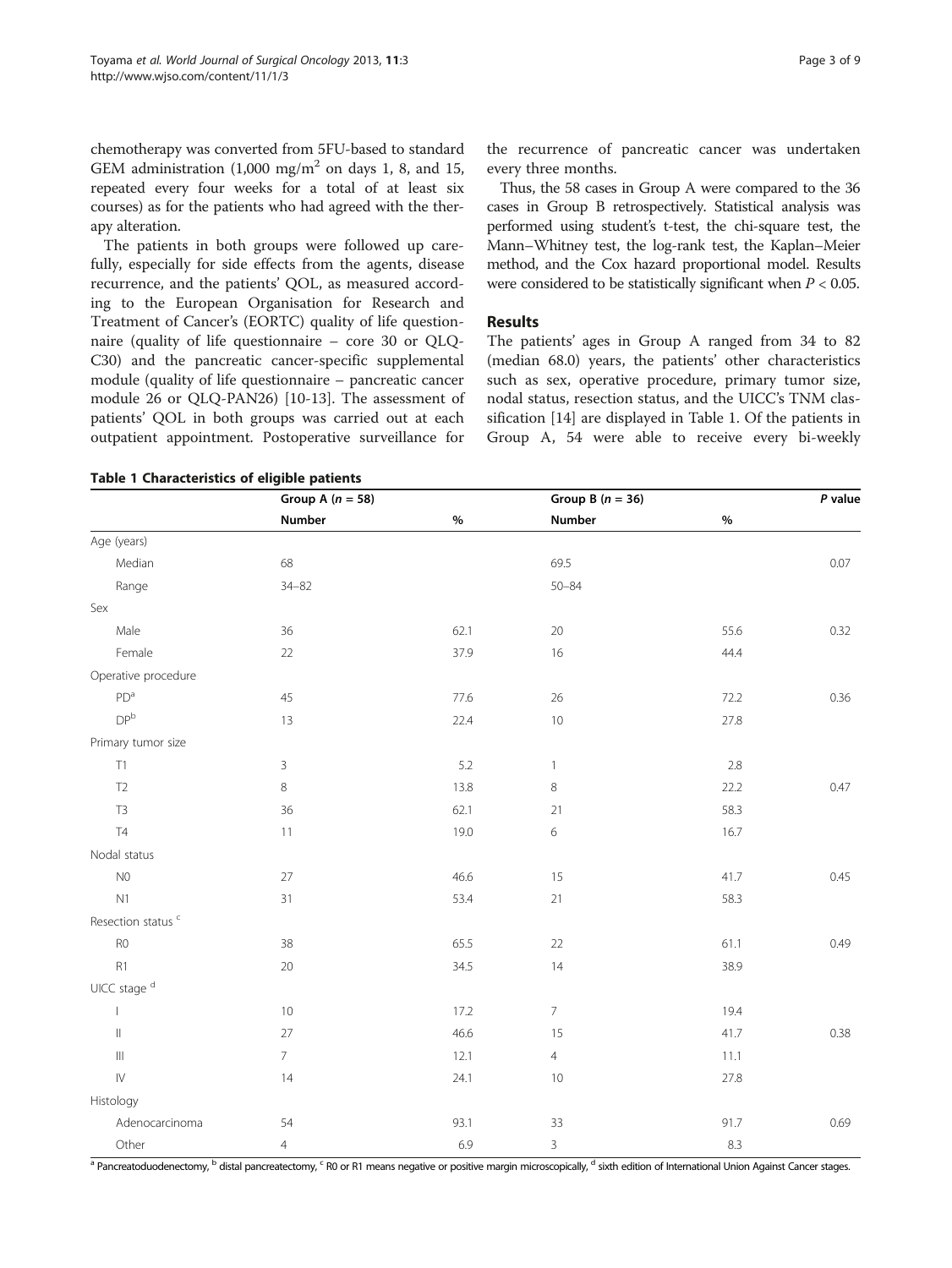### <span id="page-3-0"></span>Table 2 Assessment of patients' quality of life

|                                  | Group A $(n = 58)$ | Group B $(n = 36)$ | P value   |
|----------------------------------|--------------------|--------------------|-----------|
| Functional scales, mean $\pm$ SD |                    |                    |           |
| Physical status                  | $69.5 \pm 31.3$    | $67.8 \pm 33.4$    | <b>NS</b> |
| Working ability                  | $58.6 \pm 40.1$    | $55.4 \pm 42.2$    | <b>NS</b> |
| Cognitive functioning            | $67.5 \pm 34.8$    | $66.1 \pm 36.6$    | <b>NS</b> |
| Emotional functioning            | $62.3 \pm 38.6$    | $59.4 \pm 28.5$    | <b>NS</b> |
| Social functioning               | $58.1 \pm 32.5$    | $53.3 \pm 39.7$    | <b>NS</b> |
| Global quality of life           | $61.9 \pm 33.3$    | $51.7 \pm 37.0$    | <b>NS</b> |
| Symptom scales, mean $\pm$ SD    |                    |                    |           |
| Fatigue                          | $48.9 \pm 32.1$    | $68.1 \pm 36.3$    | P < 0.05  |
| Nausea and vomiting              | $26.8 \pm 20.4$    | $53.7 \pm 32.6$    | P < 0.05  |
| Pain                             | $36.2 \pm 28.5$    | $34.2 \pm 30.9$    | <b>NS</b> |
| Dyspnea                          | $22.0 \pm 27.9$    | $32.2 \pm 22.8$    | <b>NS</b> |
| Insomnia                         | $55.7 \pm 38.7$    | $61.1 \pm 41.7$    | <b>NS</b> |
| Appetite loss                    | $33.3 \pm 36.1$    | $43.3 \pm 39.1$    | <b>NS</b> |
| Constipation                     | $23.8 \pm 31.8$    | $26.4 \pm 30.4$    | <b>NS</b> |
| Diarrhea                         | $21.0 \pm 22.6$    | $53.9 \pm 38.5$    | P < 0.05  |
| Financial difficulties           | $52.3 \pm 37.3$    | $58.8 \pm 40.4$    | <b>NS</b> |
| Pancreas-specific pain           | $44.4 \pm 29.2$    | $49.5 \pm 36.6$    | <b>NS</b> |
| Diet restriction                 | $42.5 \pm 32.0$    | $54.1 \pm 37.8$    | <b>NS</b> |
| Jaundice and pruritus            | $12.7 \pm 20.1$    | $18.8 \pm 19.9$    | <b>NS</b> |
| Steatorrhea                      | $36.1 \pm 30.4$    | $39.1 \pm 34.7$    | <b>NS</b> |
| Poor body image                  | $38.3 \pm 34.2$    | $59.8 \pm 35.0$    | <b>NS</b> |
| Sexual dysfunction               | $66.8 \pm 35.8$    | $75.3 \pm 41.1$    | <b>NS</b> |
| Dissatisfaction with care        | $61.2 \pm 37.7$    | $65.6 \pm 39.1$    | <b>NS</b> |
| Bloating                         | $41.7 \pm 31.5$    | $49.7 \pm 37.4$    | <b>NS</b> |
| Bad-tasting food                 | $29.4 \pm 36.9$    | $37.4 \pm 38.2$    | <b>NS</b> |
| Indigestion                      | $30.7 \pm 30.1$    | $39.5 \pm 28.6$    | <b>NS</b> |
| Flatulence                       | $35.7 \pm 31.5$    | $38.0 \pm 32.3$    | <b>NS</b> |
| Difficulty gaining weight        | $49.5 \pm 34.4$    | $67.7 \pm 40.5$    | P < 0.05  |
| Weakness                         | $45.9 \pm 32.8$    | $56.6 \pm 42.7$    | <b>NS</b> |
| Dry mouth                        | $40.5 \pm 38.0$    | 49.1 $\pm$ 36.9    | <b>NS</b> |
| Treatment side-effects           | $39.1 \pm 30.5$    | $46.2 \pm 33.8$    | <b>NS</b> |
| Worry about future               | $57.8 \pm 35.8$    | $66.3 \pm 27.6$    | <b>NS</b> |
| Difficulty planning              | $34.6 \pm 33.7$    | $46.8 \pm 45.2$    | <b>NS</b> |

SD standard deviation; NS no significant difference.

adjuvant chemotherapy treatment of  $1,000$  mg/m<sup>2</sup> of GEM, although the other four patients needed an occasional extension of administration interval from bi- to tri-weekly, not because of hematologic toxicity but because of their suboptimal physical status.

The patients' age in Group B varied from 50 to 84 (median 69.5) years and the patients' other characteristics are also indicated in Table [1.](#page-2-0) There were no statistical differences between both groups in the characteristics of the eligible patients. Except when during the implementation of the standard GEM administration as the second line of chemotherapy for the patients with recurrence disease in Group B, no severe side effects (higher than Grade 2 according to the common toxicity criteria of the ECOG) were observed. Ultimately, 30 cases of the 36 patients in Group B (83.3%) were converted from traditional 5FU-based chemotherapy to GEM administration with the standard regimen due to the recurrence of pancreatic cancer.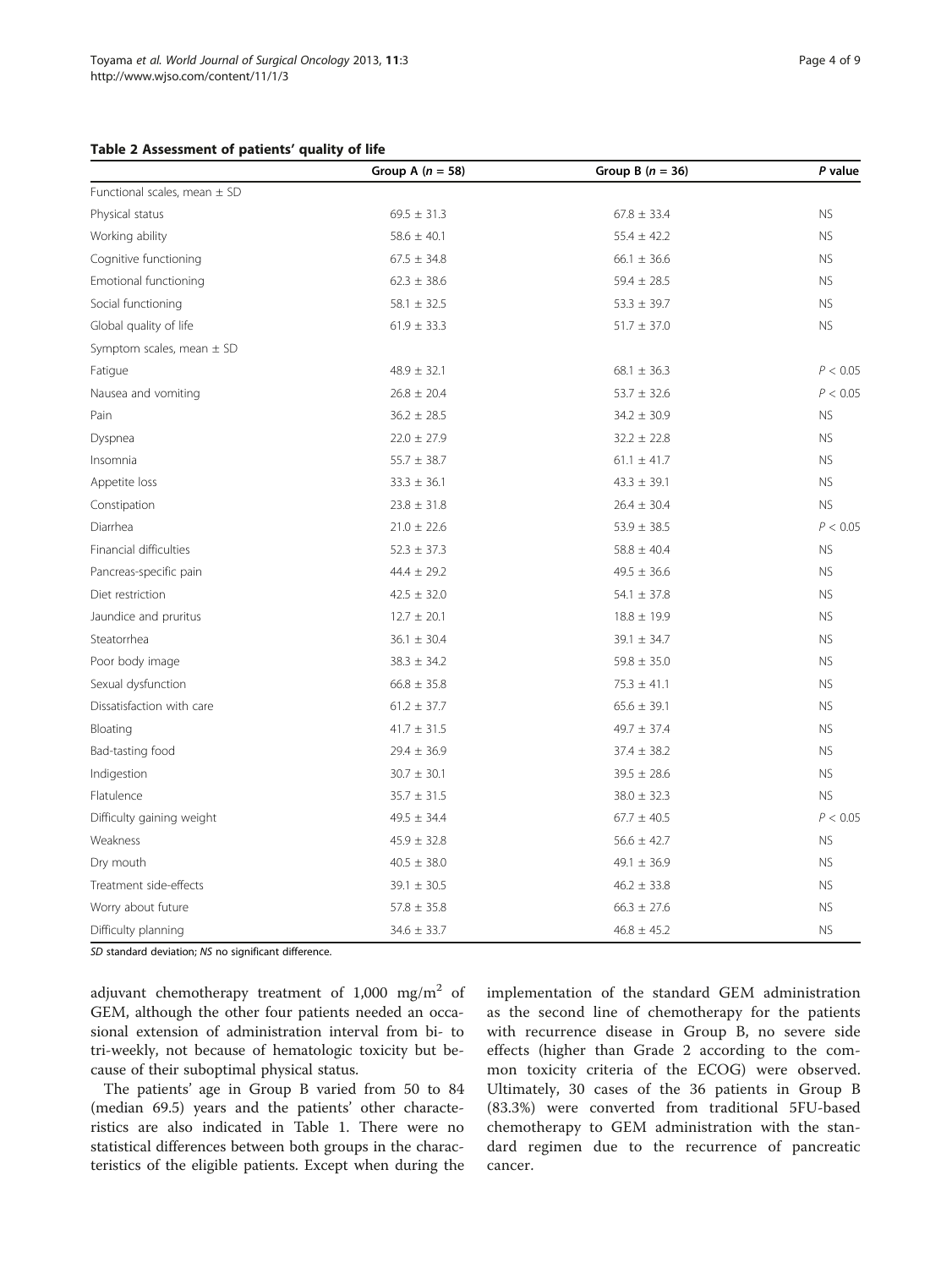

Only 11 patients in Group B were able to receive continuously the second line of standard GEM chemotherapy until they collapsed; accordingly, the compliance rate of the standard GEM chemotherapy in this study was low, 36.7% (11/30). Consequently, the total compliance rate in Group B was 47.2% (17/36). Compared with the low compliance rate in Group B, most of the patients in Group A continuously received the adjuvant bi-weekly GEM chemotherapy with a 93% (54/58) compliance rate until their acceptable physical status.

The QOL of patients in Group A was immensely better than that of patients in Group B, in which most of the patients converted to the standard GEM chemotherapy ( $P < 0.05$ ), especially for fatigue, nausea and vomiting, diarrhea, and difficulty gaining weight in the symptom scales (Table [2](#page-3-0)).

The median DFS of Group A was significantly improved in contrast with Group B (12.5 versus 6.6 months,  $P < 0.001$ , Figure 1). As shown in Figure 2, each median OS was 20.2 months in Group A versus 11.9 months in Group B, and each three-year OS rate was





24.0% in Group A versus 4.8% in Group B, suggesting that there was a significant difference between the two groups statistically ( $P < 0.005$ ). When OS for patients at Stages 0–IIa and IIb–IV is compared between Groups A and B, a statistical difference was observed in each of the classified stages (Figures 3 and 4). The median survival of living patients was 52.1 months in Group A ( $n =$ 7) versus 28.7 months in Group B ( $n = 2$ ). The longest survival time in Group A was over 6.7 years (80.4 months) while for Group B it was over 3.0 years (36.1 months). However, for the other patients, 51 in Group A and 34 in Group B died of recurrences of pancreatic cancer due to peritonitis carcinomatosa or multiple distant metastases in the liver, bone, and/or lung.

Univariate analysis for the subgroups in Table [3](#page-5-0) showed that there were no statistical differences between the groups for 69-year-old or under females and T1–2 factors. As shown in Table [4](#page-5-0), multivariate analysis for OS in both groups indicated three statistically important factors: bi-weekly adjuvant GEM chemotherapy, T2 or less, and R0.

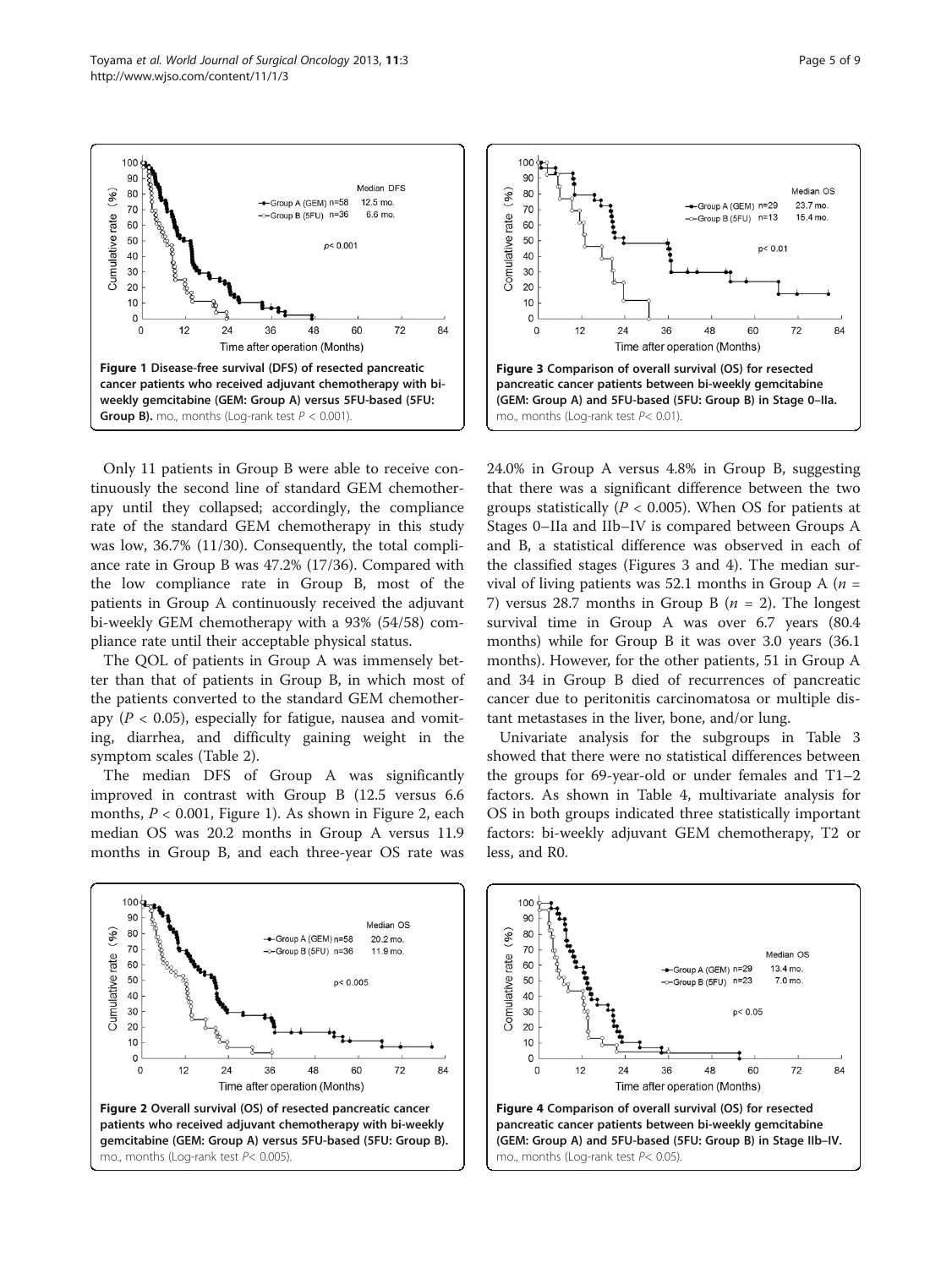<span id="page-5-0"></span>Table 3 Overall survival in the total entire population and subgroups

|                | <b>Overall survival</b> |    |                 |      |         |           |
|----------------|-------------------------|----|-----------------|------|---------|-----------|
|                | <b>Number</b>           |    | Median (months) |      |         |           |
|                | A                       | В  | Α               | В    | P value |           |
| All patients   | 58                      | 36 | 20.2            | 11.9 | 0.001   |           |
| Age $\leq 69$  | 38                      | 20 | 19.7            | 12.9 | 0.061   | <b>NS</b> |
| >70            | 20                      | 16 | 20.4            | 8.6  | 0.001   |           |
| Sex: male      | 36                      | 20 | 20.4            | 6.3  | 0.001   |           |
| Sex: female    | 22                      | 16 | 19.8            | 12.6 | 0.094   | NS.       |
| $T1-2$         | 11                      | 9  | 36.6            | 20.5 | 0.086   | <b>NS</b> |
| $T3-4$         | 47                      | 27 | 15.6            | 9.4  | 0.000   |           |
| N <sub>0</sub> | 27                      | 15 | 21.3            | 13.0 | 0.007   |           |
| N <sub>1</sub> | 31                      | 21 | 13.6            | 7.0  | 0.017   |           |
| R <sub>0</sub> | 43                      | 28 | 20.7            | 12.5 | 0.001   |           |
| R1             | 15                      | 8  | 13.4            | 5.5  | 0.034   |           |
| Stage 0-IIA    | 29                      | 13 | 23.7            | 15.4 | 0.008   |           |
| Stage IIB-IV   | 29                      | 23 | 13.4            | 7.0  | 0.043   |           |

NS no significant difference.

## **Discussion**

Several successful clinical trials of adjuvant chemotherapy based on 5FU and/or GEM for pancreatic cancer have been published [[15-25](#page-7-0)]. Moreover, recent prospective, randomized studies of adjuvant GEM chemotherapy suggested an improvement in DFS and/or OS of pancreatic cancer patients [\[26](#page-7-0)-[31](#page-7-0)], except for the ESPAC-3 trial [[32\]](#page-7-0). Thus, adjuvant chemotherapy using GEM for pancreatic cancer has been recognized as an effective treatment. Although it was an adjuvant GEM trial, CONKO-001 indicated prolonged OS of pancreatic cancer patients and unsatisfied compliance (less than 62%) of GEM administration with the standard regimen was also reported [[26](#page-7-0)]. In general, it has been thought that the main purpose of adjuvant chemotherapy is prolongation of DFS and/or OS by preventing or delaying disease relapse without impairing patients' QOL. Previously, we had experienced that GEM administration with the standard regimen led to an unsatisfied compliance rate of 38% for pancreatic

| Table 4 Multivariate analysis for overall survival |  |  |  |
|----------------------------------------------------|--|--|--|
|----------------------------------------------------|--|--|--|

|                        | HR (95% CI)         | P value               |  |
|------------------------|---------------------|-----------------------|--|
| Treatment with GFM     | $0.34(0.20 - 0.57)$ | 0.0001 <sup>a</sup>   |  |
| Age $<$ 70             | $1.09(0.68 - 1.77)$ | 0.7104                |  |
| Male                   | $0.89(0.53 - 1.48)$ | 0.6490                |  |
| T factor $\leq$ T2     | $0.49(0.25 - 0.94)$ | $0.0314$ <sup>a</sup> |  |
| N factor NO            | $0.75(0.26 - 2.19)$ | 0.6046                |  |
| $UICC stage \leq VIIA$ | 1.23 (0.36-4.26)    | 0.7415                |  |
| Resection status R0    | $0.38(0.20 - 0.73)$ | 0.0033 <sup>a</sup>   |  |

<sup>a</sup>Statistically significant difference.

CI confidence interval; GEM gemcitabine; HR hazard ratio.

cancer patients after surgery. The patients suffered from severe side effects (over Grade 3) and had reduced QOL. Thus, the compliance rate generally seemed to be intimately correlated with patients' QOL. Therefore, in terms of reducing toxicity, increasing compliance rate, and obtaining acceptable QOL, a phase I study was carried out in our department to determine an optimal dose-intensity of adjuvant GEM chemotherapy. After the phase I trial, in which the optimal dose-intensity was set at bi-weekly 1,000 mg/m<sup>2</sup> of GEM administration, this trial studied whether the optimal, medium dose-intensity adjuvant biweekly GEM chemotherapy for pancreatic cancer patients would obtain both prolongation of OS and satisfactory compliance, that is, the patients' QOL was studied to see if it was acceptable.

Results from this clinical study suggest that the adjuvant bi-weekly chemotherapy with 1,000 mg/m<sup>2</sup> of GEM (Group A) statistically prolonged DFS and OS for pancreatic cancer patients when compared with the adjuvant 5FU-based chemotherapy (Group B) as a whole and in Stage 0–IIa and Stage IIb–IV subgroups. Thus, the adjuvant bi-weekly GEM chemotherapy was more effective than the 5FU-based treatment in resected pancreatic cancer patients even though most patients in Group B converted to the standard GEM chemotherapy due to the recurrence of pancreatic cancer. Previously, it had been reported in a Norwegian randomized study [\[2](#page-6-0)], ESPAC-1, and other trials [[7-9](#page-6-0)[,15,16](#page-7-0)] that adjuvant chemotherapies using 5FU for resectable pancreatic cancer led to significant survival benefit. On the other hand, results from a phase III trial conducted by the EORTC on the gastrointestinal tract cancer cooperative group and two Japanese adjuvant chemotherapy studies indicated that 5FU could not achieve such a survival advantage [[5,](#page-6-0)[33,34](#page-7-0)]. The RTOG 97–04 study indicated that GEM was superior to 5FU as an adjuvant chemoradiotherapy agent [[27,28\]](#page-7-0). Results from this study also supported the potency of GEM compared to 5FU. The compliance rate of Group A in this study was higher than that of CONKO-001 study [[26\]](#page-7-0) in which GEM was given with the standard regimen (93% versus 62%). According to EORTC QLQ-C30 and QLQ-PAN26, the QOL of patients in Group A was much better than that of Group B, suggesting that our administration rate and dosage of GEM, that is, the medium dose-intensity, were tolerable and applicable even to patients with pancreatic cancer following major surgery. The results of the univariate analysis shown in Table 3 implied that the malignancy potential of the tumors was stronger in the younger generation, the effectiveness of gemcitabine was less in females than males, and for smaller tumors the surgical treatment had a greater affect than adjuvant chemotherapy. The multivariate analysis shown in Table 4 suggested that early detection of pancreatic cancer, good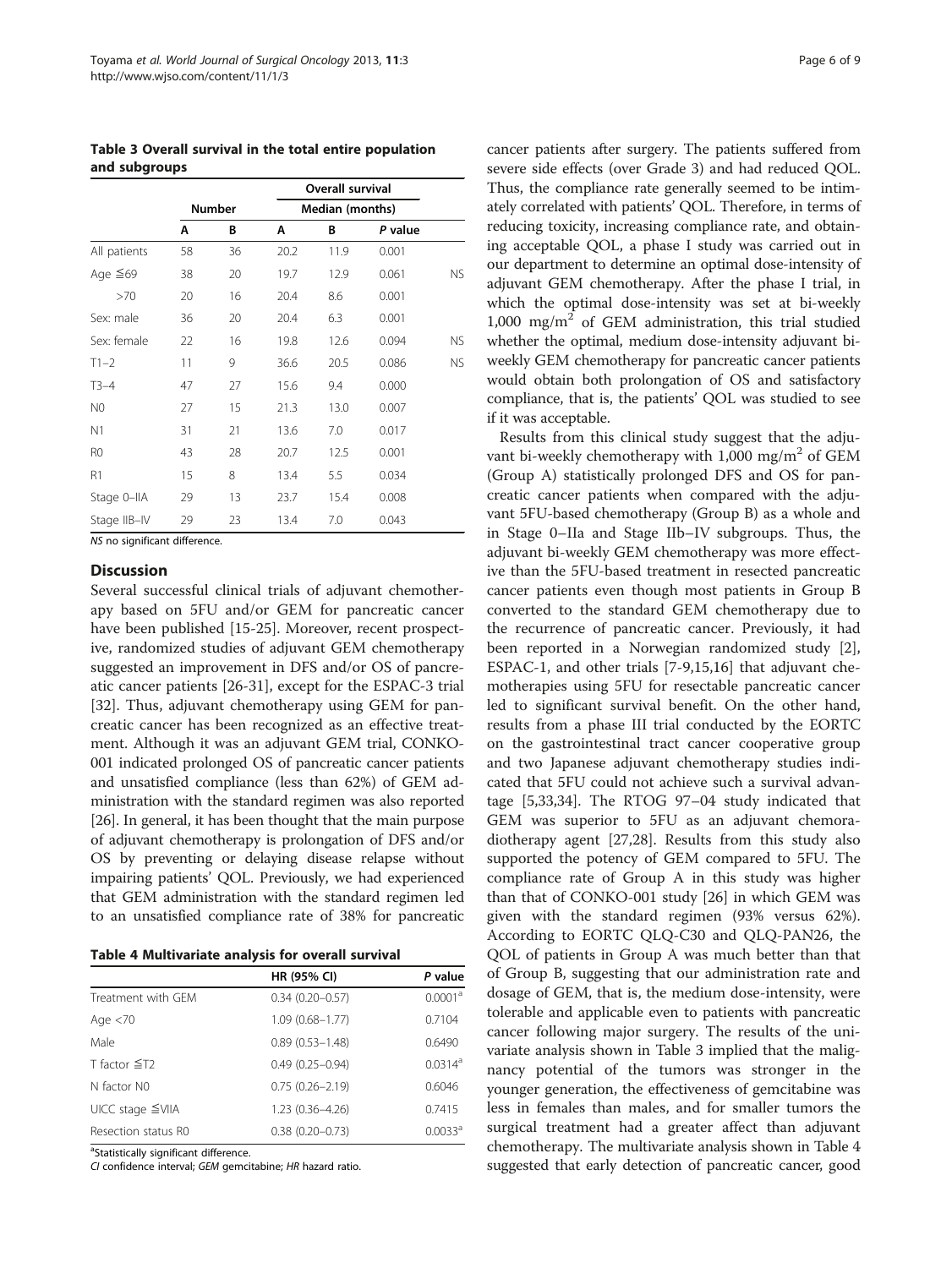<span id="page-6-0"></span>curability, and adjuvant chemotherapy with bi-weekly GEM were important to obtain a prolonged OS, such as that for the previous standard of GEM chemotherapy.

Currently, combination chemotherapy of GEM with new agents, such as capecitabine, erlotinib, or bevacizumab, has been used to try to improve the poor survival rate of patients with advanced pancreatic cancer [\[35](#page-7-0)[-41](#page-8-0)]. More recently, combination therapies using peptide vaccines with GEM, which have achieved striking tumor reduction in advanced pancreatic cancer patients, have been reported [[42](#page-8-0)-[46\]](#page-8-0). Nowadays, ongoing adjuvant chemotherapy trials, such as JASPAC-01 (GEM versus S-1), ESPAC-4 (GEM versus GEM+capecitabine), CONKO-005 (GEM versus GEM+erlotinib), and CONKO-006 (GEM versus GEM+sorafenib) are under trial [\[47](#page-8-0)-[54](#page-8-0)]. These new approaches may be able to obtain better prognosis in patients after curative resection of pancreatic cancer. However, it seems likely that good QOL is as important a factor for resected pancreatic cancer patients as prolongation of OS.

# Conclusions

In conclusion, the medium dose-intensity adjuvant chemotherapy with bi-weekly GEM led to improved OS with acceptable QOL in pancreatic cancer patients after surgery.

#### Abbreviations

5FU: 5-fluorouracil; CI: Confidence interval; CONKO: Charité Onkologie; DFS: Disease-free survival; ECOG: Eastern Cooperative Oncology Group; EORTC: European Organisation for Research and Treatment of Cancer; ESPAC: European Study Group for Pancreatic Cancer; GEM: Gemcitabine; HR: Hazard ratio; IC: Informed consent; IRB: Institutional Review Board; mo.: Months; NS: No significant difference; OS: Overall survival; JASPAC: Japan Adjuvant Study Group of Pancreatic Cancer; POD: Postoperative days; QLQ-C30: Quality of life questionnaire – core 30; QLQ-PAN26: Quality of life questionnaire – pancreatic cancer module 26; QOL: Quality of life; RTOG: Radiation Therapy Oncology Group; SD: Standard deviation; UICC: Union Internationale Contre le Cancer.

#### Competing interests

The authors declare that they have no competing interests.

#### Authors' contributions

YT designed and directed the study, and drafted the manuscript. YT, SY, RS, TU, and TN performed the majority of operations. HK, NO, RM, RI, and KS collected and analyzed the data. KY, who was involved in editing the manuscript and critically revising it, gave final approval of the version to be published. All authors read and approved the final manuscript.

#### Authors' information

The subspecialty of all authors is hepato-biliary-pancreatic surgery and surgical oncology. In particular, YT, SY, RS, and TU use adjuvant chemotherapy for patients with pancreatic cancer. YT and KY are highly skilled hepato-biliary-pancreatic surgeons, approved by the Japanese Society of Hepato-Biliary-Pancreatic Surgery. KY is Professor of Surgery and Chief of Gastrointestinal Surgery at the Jikei University School of Medicine, and President of the Japan Chapter of the American College of Surgeons.

#### Author details

<sup>1</sup>Department of Surgery, The Jikei University Kashiwa Hospital, 163-1, Kashiwashita, Kashiwa City, Chiba Prefecture 277-8567, Japan. <sup>2</sup>Department of Surgery, The Jikei University School of Medicine, 3-25-8, Nishishinbashi, Minato Ward, Tokyo 105-8461, Japan.

Received: 24 August 2012 Accepted: 24 December 2012 Published: 9 January 2013

#### References

- 1. Malvezzi M, Bertuccio P, Levi F, La Vecchia C, Negri E: European cancer mortality predictions for the year 2012. Ann Oncol 2012, 23:1044–1052. doi[:10.1093/annonc/mds024.](http://dx.doi.org/10.1093/annonc/mds024)
- 2. Bakkevold KE, Amesiø B, Dahl O, Kambestad B: Adjuvant combination chemotherapy (AMF) following radical resection of carcinoma of the pancreas and pappilla of Vater–results of a controlled, prospective, randomised multicentre study. Eur J Cancer 1993, 29A:698–703. doi:[10.1016/S0959-8049\(05\)80349-1](http://dx.doi.org/10.1016/S0959-8049(05)80349-1).
- Burris HA III, Moore MJ, Andersen J, Green MR, Rothenberg ML, Modiano MR, Cripps MC, Portenoy RK, Storniolo AM, Tarassoff P, Nelson R, Dorr FA, Stephens CD, Von Hoff DD: Improvements in survival and clinical benefit with gemcitabine as first-line therapy for patients with advanced pancreas cancer: a randomized trial. J Clin Oncol 1997, 15:2403–2413. PMID: 9196156.
- 4. Lygidakis NJ, Berberabe AE, Spentzouris N, Dedemadi G, Kalligas T, Loukas G, Sotiropoulou V: A prospective randomized study using adjuvant locoregional chemoimmunotherapy in combination with surgery for pancreatic carcinoma. Hepatogastroenterology 1998, 45:2376–2381.
- 5. Klinkenbijl JH, Jeekel J, Sahmoud T, van Pel R, Couvreur ML, Veenhof CH, Arnaud JP, Gonzalez DG, de Wit LT, Hennipman A, Wils J: Adjuvant radiotherapy and 5-fluorouracil after curative resection of cancer of the pancreas and periampullary region: phase III trial of the EORTC gastrointestinal tract cancer cooperative group. Ann Surg 1999, 230:776–784. doi:[10.1097/00000658-199912000-00006](http://dx.doi.org/10.1097/00000658-199912000-00006).
- 6. Kachnic LA, Shaw JE, Manning MA, Lauve AD, Neifeld JP: Gemcitabine following radiotherapy with concurrent 5-fluorouracil for nonmetastatic adenocarcinoma of the pancreas. Int J Cancer 2001, 96:132-139. doi[:10.1002/ijc.1008](http://dx.doi.org/10.1002/ijc.1008).
- 7. Neoptolemos JP, Dunn JA, Stocken DD, Almond J, Link K, Beger H, Bassi C, Falconi M, Pederzoli P, Dervenis C, Fernandez-Cruz L, Lacaine F, Pap A, Spooner D, Kerr DJ, Friess H, Büchler MW, European Study Group for Pancreatic Cancer: Adjuvant chemoradiotherapy and chemotherapy in resectable pancreatic cancer: a randomised controlled trial. Lancet 2001, 358:1576–1585. doi:[10.1016/S0140-6736\(01\)06651-X.](http://dx.doi.org/10.1016/S0140-6736(01)06651-X)
- 8. Neoptolemos JP, Stocken DD, Friess H, Bassi C, Dunn JA, Hickey H, Beger H, Fernandez-Cruz L, Dervenis C, Lacaine F, Falconi M, Pederzoli P, Pap A, Spooner D, Kerr DJ, Büchler MW, European Study Group for Pancreatic Cancer: A randomized trial of chemoradiotherapy and chemotherapy after resection of pancreatic cancer. New Engl J Med 2004, 350:1200-1210.
- 9. Butturini G, Stocken DD, Wente MN, Jeekel H, Klinkenbijl JH, Bakkevold KE, Takada T, Amano H, Dervenis C, Bassi C, Büchler MW, Neoptolemos JP, Pancreatic Cancer Meta-Analysis Group: Influence of resection margins and treatment on survival in patients with pancreatic cancer: metaanalysis of randomized controlled trials. Arch Surg 2008, 143:75–83. doi[:10.1001/archsurg.2007.17](http://dx.doi.org/10.1001/archsurg.2007.17).
- 10. Aaronson NK, Ahmedzai S, Bergman B, Bullinger M, Cull A, Duez NJ, Filiberti A, Flechtner H, Fleishman SB, de Haes JC, Kaasa S, Klee M, Osoba D, Razavi D, Rofe PB, Schraub S, Sneeuw K, Sullivan M, Takeda F, European Organization for Research and Treatment of Cancer Study Group on Quality of Life: The European Organization for Research and Treatment of Cancer QLQ-C30: a quality-of-life instrument for use in international clinical trials in oncology. J Nat Cancer Inst 1993, 85:365–376. doi:[10.1093/jnci/85.5.365.](http://dx.doi.org/10.1093/jnci/85.5.365)
- 11. Fitzsimmons D, Johnson CD, George S, Payne S, Sandberg AA, Bassi C, Beger HG, Birk D, Büchler MW, Dervenis C, Fernandez Cruz L, Friess H, Grahm AL, Jeekel J, Laugier R, Meyer D, Singer MW, Tihanyi T, EORC Study Group on Quality of Life: Development of a disease specific quality of life (QOL) questionnaire module to supplement the EORTC core cancer QOL questionnaire, the QLQ-C30 in patients with pancreatic cancer. Eur J Cancer 1999, 35:939–941. doi:[10.1016/S0959-8049\(99\)00047-7 \[PMID: 10533475\]](http://dx.doi.org/10.1016/S0959-8049(99)00047-7 <PMID: 10533475>).
- 12. Czakó L, Takács T, Hegyi P, Prónai L, Tulassay Z, Lakner L, Döbrönte Z, Boda K, Lonovics J: Quality of life assessment after pancreatic enzyme replacement therapy in chronic pancreatitis. Can J Gastroenterol 2003, 17:597–603.
- 13. McClaine RJ, Lowy AM, Matthews JB, Schmulewitz N, Sussman JJ, Ingraham AM, Ahmad SA: A comparison of pancreaticoduodenectomy and duodenum-preserving head resection for the treatment of chronic pancreatitis. HPB 2009, 11:677–683. doi[:10.1111/j.1477-2574.2009.00118.x.](http://dx.doi.org/10.1111/j.1477-2574.2009.00118.x)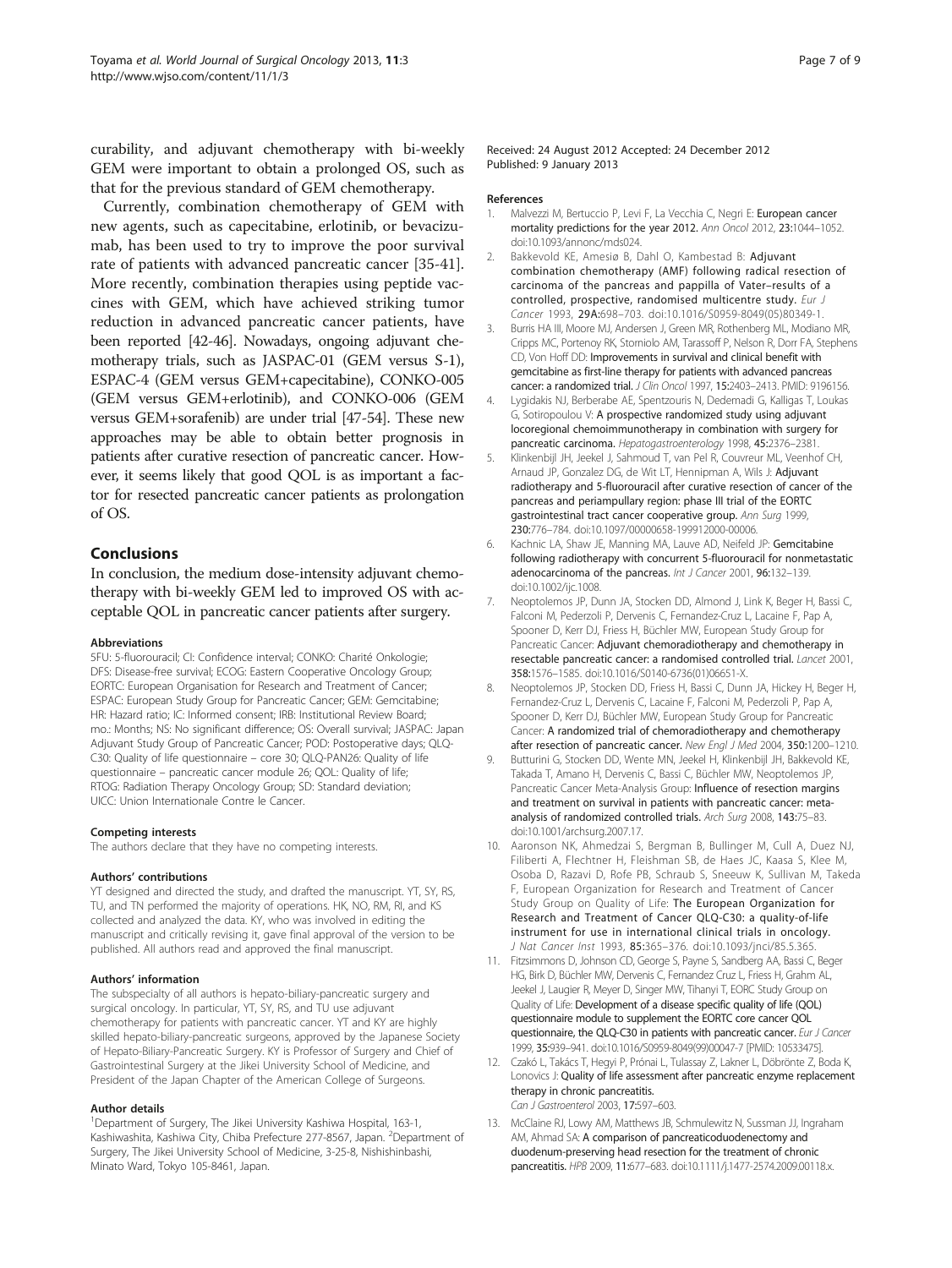- <span id="page-7-0"></span>14. Sobin LH, Wittekind C: UICC, International Union against Cancer; TNM Classification of Malignant Tumours. 6th edition. New York: Wiley-Liss; 2002:93–96.
- 15. Stocken DD, Büchler MW, Dervenis C, Bassi C, Jeekel H, Klinkenbijl JH, Bakkevold KE, Takada T, Amano H, Neoptolemos JP, Pancreatic Cancer Metaanalysis Group: Meta-analysis of randomised adjuvant therapy trials for pancreatic cancer. Br J Cancer 2005, 92:1372–1381. doi[:10.1038/sj.bjc.6602513](http://dx.doi.org/10.1038/sj.bjc.6602513).
- 16. Neoptolemos JP, Stocken DD, Tudur Smith C, Bassi C, Ghaneh P, Owen E, Moore M, Padbury R, Doi R, Smith D, Büchler MW: Adjuvant 5 fluorouracil and folinic acid vs observation for pancreatic cancer: composite data from the ESPAC-1 and −3(vl) trials. Br J Cancer 2009, 100:246–250. doi:[10.1038/sj.bjc.6604838 \[PMID: 19127260\]](http://dx.doi.org/10.1038/sj.bjc.6604838 <PMID: 19127260>).
- 17. Van Laethem JL, Demols A, Gay F, Closon MT, Collette M, Polus M, Houbiers G, Gastelblum P, Gelin M, Houtte PV, Closset J: Postoperative adjuvant gemcitabine and concurrent radiation after curative resection of pancreatic head carcinoma: a phase II study. Int J Radiation Oncology Biol Phys 2003, 56:974–980. doi[:10.1016/S0360-3016\(03\)00164-0](http://dx.doi.org/10.1016/S0360-3016(03)00164-0).
- 18. Kurosaki I, Hatakeyama K: The clinical efficacy of adjuvant systemic chemotherapy with gemcitabine in node-positive pancreatic cancer. Hepatogastroenterology 2004, 51:634–637.
- 19. Blackstock AW, Mornex F, Partensky C, Descos L, Case LD, Melin SA, Levine EA, Mishra G, Limentani SA, Kachnic LA, Tepper JE: Adjuvant gemcitabine and concurrent radiation for patients with resected pancreatic cancer: a phase II study. Br J Cancer 2006, 95:260–265. doi[:10.1038/sj.bjc.6603270](http://dx.doi.org/10.1038/sj.bjc.6603270).
- 20. Cantore M, Serio G, Pederzoli P, Mambrini A, Iacono C, Pulica C, Capelli P, Lombardi M, Torri T, Pacetti P, Pagani M, Fiorentini G: Adjuvant intraarterial 5-fluoruracil, leucovorin, epirubicin and carboplatin with or without systemic gemcitabine after curative resection for pancreatic adenocarcinoma. Cancer Chemother Pharmacol 2006, 58:504–508. doi[:10.1007/s00280-006-0200-2](http://dx.doi.org/10.1007/s00280-006-0200-2).
- 21. Murakami Y, Uemura K, Sudo T, Hayashidani Y, Hashimoto Y, Nakagawa N, Ohge H, Sueda T: Adjuvant gemcitabine plus S-1 chemotherapy after surgical resection for pancreatic adenocarcinoma. Am J Surg 2008, 195:757–762. doi:[10.1016/j.amjsurg.2007.04.018](http://dx.doi.org/10.1016/j.amjsurg.2007.04.018).
- 22. Murakami Y, Uemura K, Sudo T, Hayashidani Y, Hashimoto Y, Ohge H, Sueda T: Impact of adjuvant gemcitabine plus S-1 chemotherapy after surgical resection for adenocarcinoma of the body or tail of the pancreas. J Gastrointest Surg 2009, 13:85–92. doi:[10.1007/s11605-008-0650-4.](http://dx.doi.org/10.1007/s11605-008-0650-4)
- 23. You DD, Lee HG, Heo JS, Choi SH, Choi DW: Prognostic factors and adjuvant chemoradiation therapy after pancreaticoduodenectomy for pancreatic adenocarcinoma. J Gastrointest Surg 2009, 13:1699–1706. doi[:10.1007/s11605-009-0969-5](http://dx.doi.org/10.1007/s11605-009-0969-5).
- 24. Sho M, Tanaka T, Yamada T, Nomi T, Akahori T, Doh J, Yamato I, Hokuto D, Nishiofuku H, Marugami N, Kanehiro H, Kichikawa K, Nakajima Y: Novel postoperative adjuvant strategy prevents early hepatic recurrence after resection of pancreatic cancer. J Hepatobiliary Pancreat Sci 2011, 18:235–239. doi[:10.1007/s00534-010-0336-7](http://dx.doi.org/10.1007/s00534-010-0336-7).
- 25. Bao PQ, Ramanathan RK, Krasinkas A, Bahary N, Lembersky BC, Bartlett DL, Hughes SJ, Lee KK, Moser AJ, Zeh HJ III: Phase II study of gemcitabine and erlotinib as adjuvant therapy for patients with resected pancreatic cancer. Ann Surg Oncol 2011, 18:1122–1129. doi:[10.1245/s10434-010-1401-9.](http://dx.doi.org/10.1245/s10434-010-1401-9)
- 26. Oettle H, Post S, Neuhaus P, Gellert K, Langrehr J, Ridwelski K, Schramm H, Fahlke J, Zuelke C, Burkart C, Gutberlet K, Kettner E, Schmalenberg H, Weigang-Koehler K, Bechstein WO, Niedergethmann M, Schmidt-Wolf I, Roll L, Doerken B, Riess H: Adjuvant chemotherapy with gemcitabine vs observation in patients undergoing curative-intent resection of pancreatic cancer – a randomized controlled trial. JAMA 2007, 297:267–277. doi[:10.1001/jama.297.3.267](http://dx.doi.org/10.1001/jama.297.3.267).
- 27. Regine WF, Winter KA, Abrams RA, Safran H, Hoffman JP, Konski A, Benson AB, Macdonald JS, Kudrimoti MR, Fromm ML, Haddock MG, Schaefer P, Willett CG, Rich TA: Fluorouracil vs gemcitabine chemotherapy before and after fluorouracil-based chemoradiation following resection of pancreatic adenocarcinoma – a randomized controlled trial. JAMA 2008, 299:1019–1026. doi:[10.1001/jama.299.9.1019](http://dx.doi.org/10.1001/jama.299.9.1019).
- 28. Regine WF, Winter KA, Abrams R, Safran H, Hoffman JP, Konski A, Benson AB, Macdonald JS, Rich TA, Willett CG: Fluorouracil-based chemoradiation with either gemcitabine or fluorouracil chemotherapy after resection of pancreatic adenocarcinoma: 5-year analysis of the U.S. Intergroup/RTOG 9704 phase III trial. Ann Surg Oncol 2011, 18:1319–1326. doi[:10.1007/s00280-012-1822-1](http://dx.doi.org/10.1007/s00280-012-1822-1).
- 29. Yoshitomi H, Togawa A, Kimura F, Ito H, Shimizu H, Yoshidome H, Otsuka M, Kato A, Nozawa S, Furukawa K, Miyazaki M, Pancreatic Cancer Chemotherapy Program of the Chiba University Department of General

Surgery Affiliated Hospital Group: A randomized phase II trial of adjuvant chemotherapy with uracil/tegafur and gemcitabine versus gemcitabine alone in patients with resected pancreatic cancer. Cancer 2008, 113:2448–2456. doi:[10.1002/cncr.23863.](http://dx.doi.org/10.1002/cncr.23863)

- 30. Ueno H, Kosuge T, Matsuyama Y, Yamamoto J, Nakao A, Egawa S, Doi R, Monden M, Hatori T, Tanaka M, Shimada M, Kanemitsu K: A randomised phase III trial comparing gemcitabine with surgery-only in patients with resected pancreatic cancer: Japanese study group of adjuvant therapy for pancreatic cancer. Br J Cancer 2009, 101:908–915. doi[:10.1038/sj.bjc.6605256](http://dx.doi.org/10.1038/sj.bjc.6605256).
- 31. Van Laethem JL, Hammel P, Mornex F, Azria D, Van Tienhoven G, Vergauwe P, Peeters M, Polus M, Praet M, Mauer M, Collette L, Budach V, Lutz M, Van Cutsem E, Haustermans K: Adjuvant gemcitabine alone versus gemcitabine-based chemoradiotherapy after curative resection for pancreatic cancer: a randomized EORTC-40013-22012/FFCD-9203/ GERCOR phase II study. J Clin Oncol 2010, 28:4450–4456. doi:[10.1200/](http://dx.doi.org/10.1200/JCO.2010.30.3446) [JCO.2010.30.3446.](http://dx.doi.org/10.1200/JCO.2010.30.3446)
- 32. Neoptolemos JP, Moore MJ, Cox TF, Valle JW, Palmer DH, McDonald AC, Carter R, Tebbutt NC, Dervenis C, Smith D, Glimelius B, Charnley RM, Lacaine F, Scarfe AG, Middleton MR, Anthoney A, Ghaneh P, Halloran CM, Lerch MM, Oláh A, Rawcliffe CL, Verbeke CS, Campbell F, Büchler MW, European Study Group for Pancreatic Cancer: Effect of adjuvant chemotherapy with fluorouracil plus folinic acid or gemcitabine vs observation on survival in patients with resected periampullary adenocarcinoma: the ESPAC-3 periampullary cancer randomized trial. JAMA 2012, 308:147–156. doi[:10.1001/jama.2012.7352](http://dx.doi.org/10.1001/jama.2012.7352).
- 33. Takada T, Amano H, Yasuda H, Nimura Y, Matsushiro T, Kato H, Nagakawa T, Nakayama T, Study Group of Surgical Adjuvant Therapy for Carcinomas of the Pancreas and Biliary Tract: Is postoperative adjuvant chemotherapy useful for gallbladder carcinoma? – a phase III multicenter prospective randomized controlled trial in patients with resected pancreaticobiliary carcinoma. Cancer 2002, 95:1685-1695
- 34. Kosuge T, Kiuchi T, Mukai K, Kakizoe T, Japanese Study Group of Adjuvant Therapy for Pancreatic Cancer (JSAP): A multicenter randomized controlled trial to evaluate the effect of adjuvant cisplatin and 5 fluorouracil therapy after curative resection in cases of pancreatic cancer. Jpn J Clin Oncol 2006, 36:159–165. doi:[10.1093/jjco/hyi234.](http://dx.doi.org/10.1093/jjco/hyi234)
- 35. Herrmann R, Bodoky G, Ruhstaller T, Glimelius B, Bajetta E, Schüller J, Saletti P, Bauer J, Figer A, Pestalozzi B, Köhne CH, Mingrone W, Stemmer SM, Tàmas K, Kornek GV, Koeberle D, Cina S, Bernhard J, Dietrich D, Scheithauer W, Swiss Group for Clinical Cancer Research, Central European Cooperative Oncology Group: Gemcitabine plus capecitabine compared with gemcitabine alone in advanced pancreatic cancer: a randomized, multicenter, phase III trial of the Swiss group for clinical cancer research and the central European cooperative oncology group. J Clin Oncol 2007, 25:2212–2217. doi:[10.1200/JCO.2006.09.0886](http://dx.doi.org/10.1200/JCO.2006.09.0886).
- 36. Moore MJ, Goldstein D, Hamm J, Figer A, Hecht JR, Gallinger S, Au HJ, Murawa P, Walde D, Wolff RA, Campos D, Lim R, Ding K, Clark G, Voskoglou-Nomikos T, Ptasynski M, Parulekar W, National Cancer Institute of Canada Clinical Trials Group: Erlotinib plus gemcitabine compared with gemcitabine alone in patients with advanced pancreatic cancer: a phase III trial of the national cancer institute of Canada clinical trials group. J Clin Oncol 2007, 25:1960–1966. doi:[10.1200/JCO.2006.07.9525.](http://dx.doi.org/10.1200/JCO.2006.07.9525)
- 37. Cunningham D, Chau I, Stocken DD, Valle JW, Smith D, Steward W, Harper PG, Dunn J, Tudur-Smith C, West J, Falk S, Crellin A, Adab F, Thompson J, Leonard P, Ostrowski J, Eatock M, Scheithauer W, Herrmann R, Neoptolemos JP: Phase III randomized comparison of gemcitabine versus gemcitabine plus capecitabine in patients with advanced pancreatic cancer. J Clin Oncol 2009, 27:5513–5518. doi[:10.1200/JCO.2009.24.2446.](http://dx.doi.org/10.1200/JCO.2009.24.2446)
- 38. Crane CH, Winter K, Regine WF, Safran H, Rich TA, Curran W, Wolff RA, Willett CG: Phase II study of bevacizumab with concurrent capecitabine and radiation followed by maintenance gemcitabine and bevacizumab for locally advanced pancreatic cancer: radiation therapy oncology group RTOG 0411. J Clin Oncol 2009, 27:4096–4102. doi:[10.1200/JCO.2009.21.8529](http://dx.doi.org/10.1200/JCO.2009.21.8529).
- 39. Hess V, Pratsch S, Potthast S, Lee L, Winterhalder R, Widmer L, Cescato C, Lohri A, Jost L, Stillhart P, Pestalozzi B, Herrmann R: Combining gemcitabine, oxaliplatin and capecitabine (GEMOXEL) for patients with advanced pancreatic carcinoma (APC): a phase I/II trial. Ann Oncol 2010, 21:2390–2395. doi:[10.1093/annonc/mdq242.](http://dx.doi.org/10.1093/annonc/mdq242)
- 40. Okusaka T, Furuse J, Funakoshi A, Ioka T, Yamao K, Ohkawa S, Boku N, Komatsu Y, Nakamori S, Iguchi H, Ito T, Nakagawa K, Nakachi K: Phase II study